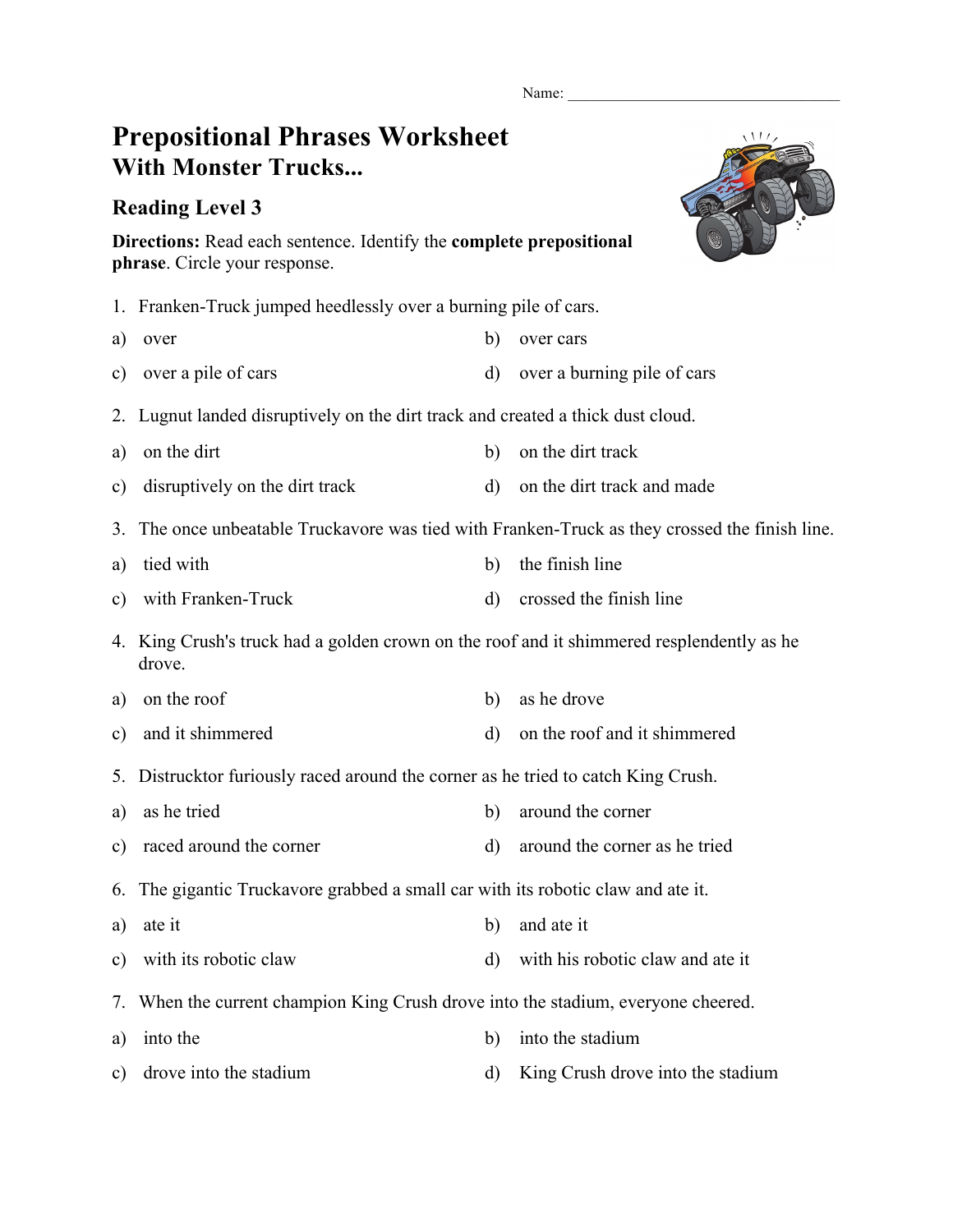|     | 8. Sparks sprayed and showered from Distrucktor's muffler when he hit the ramp.             |              |                                       |  |  |  |  |  |
|-----|---------------------------------------------------------------------------------------------|--------------|---------------------------------------|--|--|--|--|--|
| a)  | Distrucktor's muffler                                                                       | b)           | from Distrucktor's muffler            |  |  |  |  |  |
| c)  | shot from Distrucktor's muffler                                                             | $\rm d)$     | from Distrucktor's muffler when       |  |  |  |  |  |
|     | 9. Franken-Truck drove triumphantly through the burning ring.                               |              |                                       |  |  |  |  |  |
| a)  | the blazing ring                                                                            | b)           | through the blazing                   |  |  |  |  |  |
| c)  | through the blazing ring                                                                    | d)           | triumphantly through the blazing ring |  |  |  |  |  |
|     | 10. Distrucktor's driver sighed as Lugnut boastfully crossed the finish line on two wheels. |              |                                       |  |  |  |  |  |
| a)  | on two wheels                                                                               | b)           | the finish line                       |  |  |  |  |  |
| c)  | the finish line on two wheels                                                               | $\rm d)$     | crossed the finish line on two wheels |  |  |  |  |  |
| 11. | A suffocating cloud of smoke emitted from Lugnut's exhaust pipe.                            |              |                                       |  |  |  |  |  |
| a)  | from Lugnut's                                                                               | b)           | from Lugnut's exhaust                 |  |  |  |  |  |
| c)  | emitted from Lugnut's                                                                       | d)           | from Lugnut's exhaust pipe            |  |  |  |  |  |
| 12. | Distrucktor rounded the corner and drove through a teetering car pile.                      |              |                                       |  |  |  |  |  |
|     | a) pile                                                                                     | b)           | teetering car pile                    |  |  |  |  |  |
| c)  | through a teetering car pile                                                                | d)           | drove through a teetering car pile    |  |  |  |  |  |
|     | 13. King Crush death-defyingly jumped over twelve buses.                                    |              |                                       |  |  |  |  |  |
| a)  | over twelve                                                                                 | b)           | over buses                            |  |  |  |  |  |
| c)  | over twelve buses                                                                           | d)           | jumped over twelve buses              |  |  |  |  |  |
|     | 14. King Crush rolled over Franken-Truck while Franken-Truck was helplessly parked.         |              |                                       |  |  |  |  |  |
|     | a) over Franken-Truck                                                                       | b)           | Franken-Truck was helplessly parked   |  |  |  |  |  |
|     | c) while Franken-Truck was helplessly parked d) rolled over Franken-Truck                   |              |                                       |  |  |  |  |  |
| 15. | Truckavore couldn't finish the race without getting more gasoline.                          |              |                                       |  |  |  |  |  |
| a)  | gasoline                                                                                    | b)           | more gasoline                         |  |  |  |  |  |
|     | c) getting more gasoline                                                                    |              | d) without getting more gasoline      |  |  |  |  |  |
|     | 16. The current champion King Crush is notorious for his power jumps.                       |              |                                       |  |  |  |  |  |
| a)  | power jumps                                                                                 | b)           | his power jumps                       |  |  |  |  |  |
|     | c) for his power jumps                                                                      | $\mathbf{d}$ | notorious for his power jumps         |  |  |  |  |  |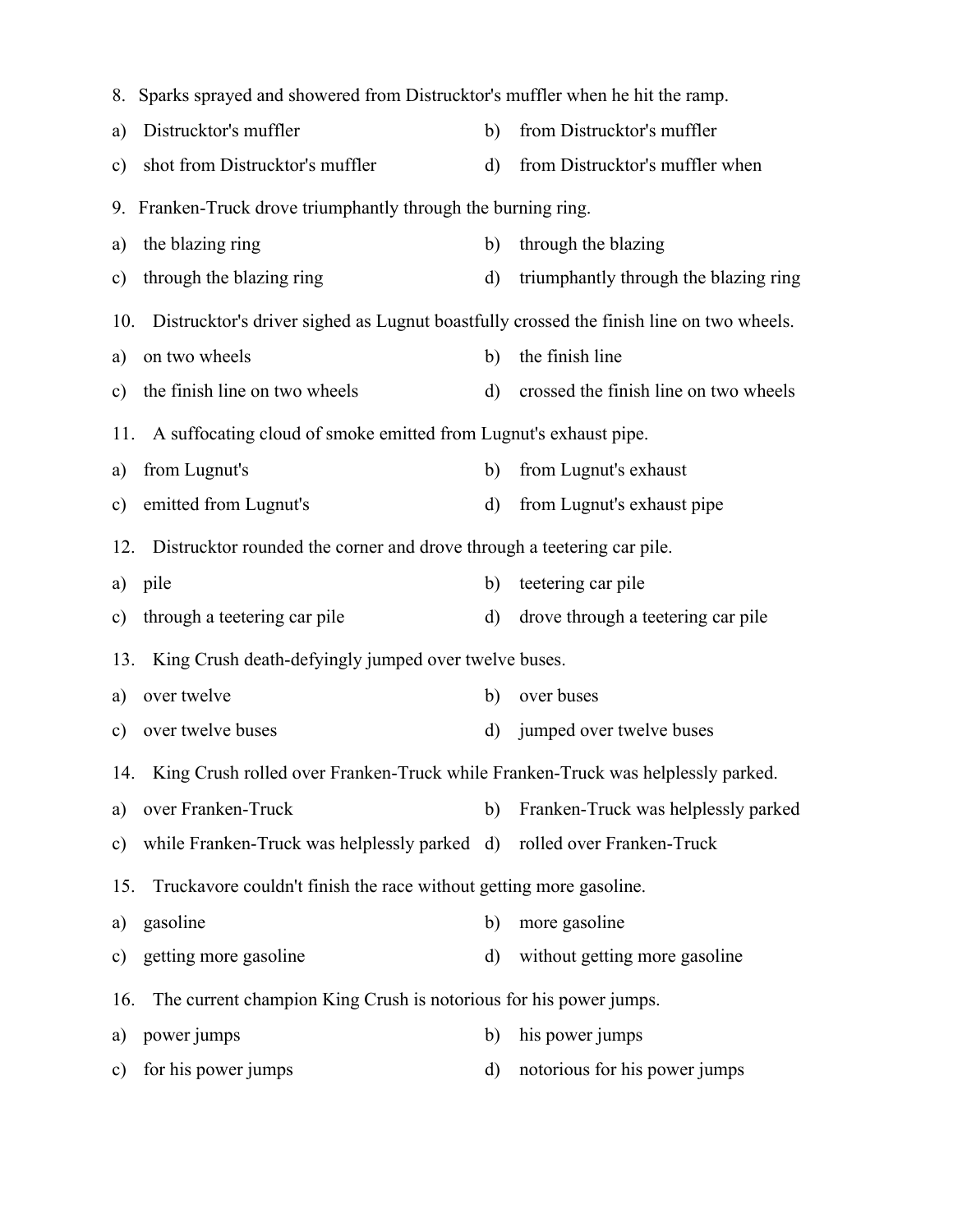|     | 17. People who drive monster trucks face serious risks every time they get behind the wheel. |              |                                            |  |  |  |  |  |  |
|-----|----------------------------------------------------------------------------------------------|--------------|--------------------------------------------|--|--|--|--|--|--|
| a)  | behind the wheel                                                                             | b)           | get behind the wheel                       |  |  |  |  |  |  |
| c)  | they get behind the wheel                                                                    | $\rm d)$     | every time they get behind the wheel       |  |  |  |  |  |  |
| 18. | Lugnut's driver was racing for the money, the fame, and the glory.                           |              |                                            |  |  |  |  |  |  |
| a)  | the glory                                                                                    | b)           | and the glory                              |  |  |  |  |  |  |
| c)  | for the money                                                                                | $\mathbf{d}$ | for the money, the fame, and the glory     |  |  |  |  |  |  |
| 19. | Exhilaration and carbon monoxide were in the air as King Crush revved his engine.            |              |                                            |  |  |  |  |  |  |
| a)  | in the air                                                                                   | b)           | in the air as                              |  |  |  |  |  |  |
| c)  | in the air as King Crush                                                                     | d)           | in the air as King Crush revved his engine |  |  |  |  |  |  |
| 20. | King Crush was still the reigning champion after the race.                                   |              |                                            |  |  |  |  |  |  |
| a)  | was still                                                                                    | b)           | after the race                             |  |  |  |  |  |  |
| c)  | champion after the race                                                                      | $\mathbf{d}$ | still the reigning champion                |  |  |  |  |  |  |
| 21. | Truckavore has a robotic claw on his roof.                                                   |              |                                            |  |  |  |  |  |  |
| a)  | roof                                                                                         | b)           | his roof                                   |  |  |  |  |  |  |
| c)  | on his roof                                                                                  | $\mathbf{d}$ | claw on his roof                           |  |  |  |  |  |  |
| 22. | None of the other racers could match Distrucktor's explosive speed.                          |              |                                            |  |  |  |  |  |  |
| a)  | of the other                                                                                 | b)           | the other racers                           |  |  |  |  |  |  |
| c)  | of the other racers                                                                          | $\mathbf{d}$ | None of the other racers                   |  |  |  |  |  |  |
|     | 23. King Crush was seriously damaged during the deadly crash.                                |              |                                            |  |  |  |  |  |  |
| a)  | deadly crash                                                                                 | b)           | was damaged                                |  |  |  |  |  |  |
| c)  | the deadly crash                                                                             | $\mathbf{d}$ | during the deadly crash                    |  |  |  |  |  |  |
| 24. | The stadium's seats were lined with Truckavore's ravenous fans.                              |              |                                            |  |  |  |  |  |  |
| a)  | with ravenous fans                                                                           | b)           | with Truckavore's ravenous fans            |  |  |  |  |  |  |
| c)  | lined with Truckavore's ravenous fans                                                        | $\rm d)$     | were lined with Truckavore's ravenous fans |  |  |  |  |  |  |
| 25. | "Any of these monster trucks could win this competition," remarked Chuck Chatter.            |              |                                            |  |  |  |  |  |  |
| a)  | this competition                                                                             | b)           | win this competition                       |  |  |  |  |  |  |
| c)  | of these monster trucks                                                                      | d)           | Any of these monster trucks                |  |  |  |  |  |  |